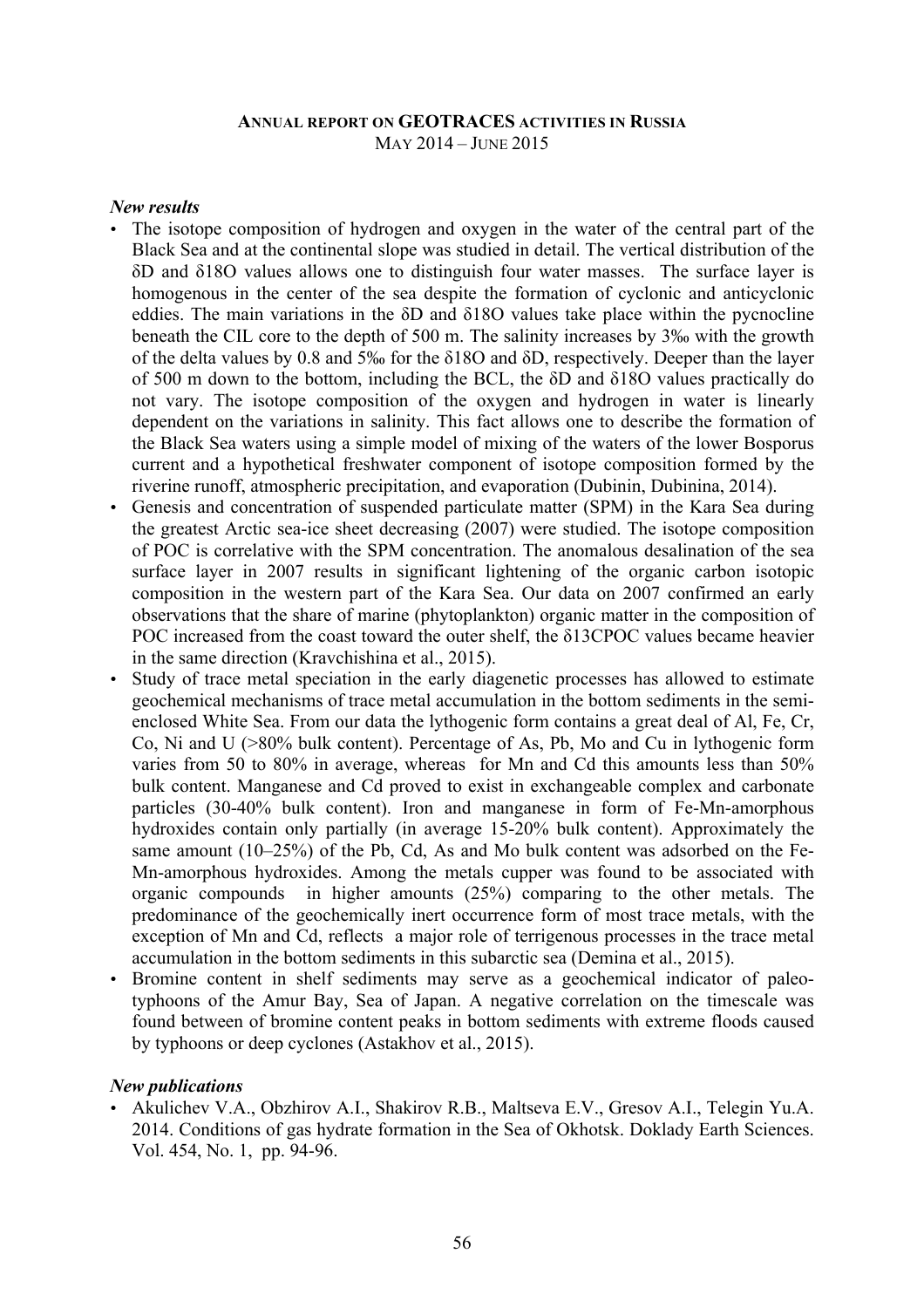- Akulichev V. A., Astakhov A. S., Karnaukh V. N., et al. 2015. Geoacoustic Evidence of Methane Migration from Submarine Coaliferous Formations to Holocene Sediments (Amur Gulf, Sea of Japan) Doklady Earth Sciences, Vol. 460, Part 2, pp. 163–167.
- Asadulin En. E., Miroshnikov A. Yu., Usacheva , A. A., Velichkin V.A. Geochemical Recognition of Terrigeneous Material from the Ob and Yenisei Rivers in Bottom Sediments of the Eastern Part of the Kara Sea, ISSN 1028 334X, Doklady Earth Sciences, 2015, Vol. 461, Part 1, pp. 270–272 http://www.springer.com/- /6/d5683965a0d246568ed4dbb0b6c983eb
- Astakhov A.S., Kalugin I. A., Aksentov K. I., and A. V. Darin. 2015. Geochemical Indicators of Paleo-Typhoons in Shelf Sediments. Geochemistry International, Vol. 53, No. 4, pp. 383–388.
- Demina L.L., Budko D.F., Novigatsky A.N., Filippov A.S. Occurrence Forms of Trace Metals in Bottom Sediments of the White Sea // 26-th IUGG-2015 General Assembly, Prague, 22June-2 July 2015.Abstracts. IAPSO: PO-2 Symposium. Physics and biogeochemistry of semi-enclosed and shelf seas.
- Demina L.L. Quantification of role of the organisms in the geochemical migration of trace metal in the ocean// Geochemistry International. 2015. Vol. 53. No 3. P. 224–240.
- Gorbarenko S., Chebykin E., Goldberg E., Stepanova O., Lu H. Chronicle of regional volcanic eruptions recorded in Okhotsk Sea sediments over the last 350 ka // Quaternary Geochronology. 2014. Т. 20. С. 29-38.
- Gorbarenko S.A., Nam S-I., Rybiakova Y.V., Shi X., Liu Y., Bosin A.A. High resolution climate and environmental changes of the northern Japan (East) Sea for the last 40 kyr inferred from sedimentary geochemical and pollen data // Palaeogeography, Palaeoclimatology, Palaeoecology. 2014. Т. 414. С. 260-272.
- Kalinchuk V.V., Astakhov A.S. 2014. Atmochemical mercury dispersion aureoles over active geologic structures of the northern Sea of Japan. Russian Geology and Geophysics. 55. 1361–1368.
- Kolesnik O.N., Kolesnik A.N., Pokrovskii B.G. 2014. A Find of an Authigenic Methane-Derived Carbonate in the Chukchi Sea. Doklady Earth Sciences. V. 458. Part 1. P. 1168– 1170.
- Kravchishina M., Lein A., Burenkov V., Artem'ev V., Novogatsky A. Distribution and sources of suspended particulate matter in the Kara Sea // Complex Interfaces Under Change: Sea - River - Groundwater – Lake. IAHS Publ. 365. Proceedings of IAHS-IAPSO-IASPEI Assembly. Land-ocean interaction: Hydrodynamics and biogeochemistry. Gothenburg, Sweden, July 2014. IAHS Press, 2014. P. 42–48.
- Kravchishina M., Klyuvitkin A., Filippov A., Novigatsky A., Politova N., Shevchenko V., Lisitzin A. Suspended particulate matter in the White Sea: the results of long-term interdisciplinary research // Complex interfaces under change: Sea – River – Groundwater – Lake. IAHS Publ. 365. Proceedings of IAHS-IAPSO-IASPEI Assembly "Land-ocean interaction: Hydrodynamics and biogeochemistry", Gothenburg, Sweden, July 2014. IAHS Press, 2014. P. 35–41.
- Kravchishina M.D., Lein A.Yu., Sukhanova I.N., Artem'ev V.A., Novigatsky A.N. Genesis and spatial distribution of suspended particulate matter concentrations in the Kara Sea during maximum reduction of the Arctic ice sheet // Oceanology. 2015. V. 55. No. 3. In press.
- Lein A.Yu., Savvichev A.S., Kravchishina M.D., Kozina N.V., Peresypkin V.I., Zakharova E.E., Veslopolova E.F., Mitskevich I.N., Shul'ga N.A., Lobus N.V., Politova N.V., Ivanov M. V. Microbiological and biogeochemical properties of the Caspian Sea sediments and water column // Microbiology. 2014. V. 83. No. 5. PP. 648–660.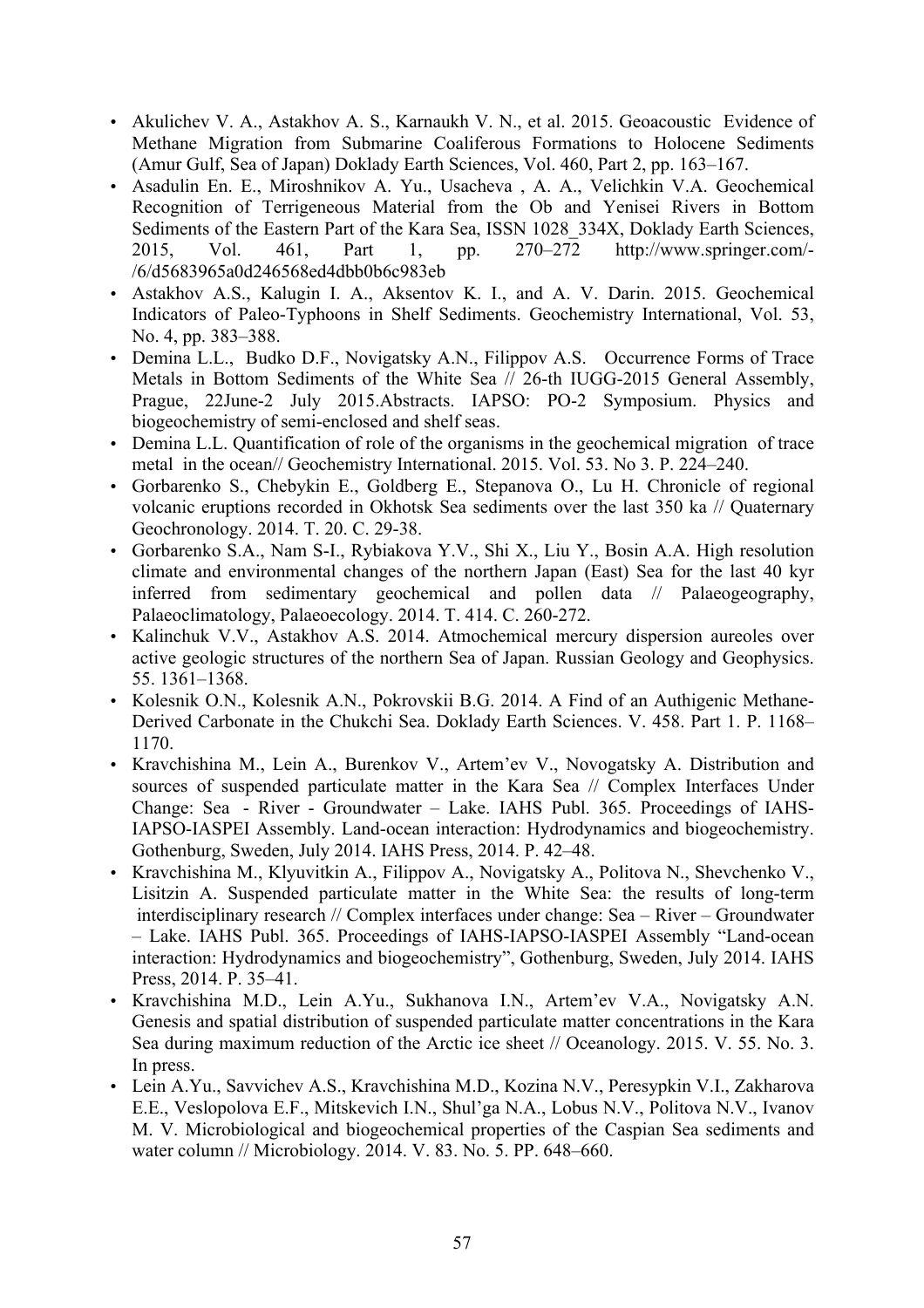- Pautova L.A., Kravchishina M.D., Vostokov S.V., Zernova V.V., Silkin V.A. Features of the vertical phytoplankton structure in the deep-sea parts of the Caspian Sea in summer // Doklady Earth Sciences. 2015. Vol. 462. Part 2. PP. 604–608.
- Polyakov D.M., Zarubina N.V. 2014. Accumulation of alkaline and alkaline-earth elements in subcolloidal fraction of bottom sediments at the river-sea geochemical barrier. Water Resources. V. 41, No 6. P. 666-670.
- Sattarova V.V., Artemova A.V. 2014. Geochemical and micropaleontological character of Deep-Sea sediments from the Northwestern Pacific near the Kuril-Kamchatka Trench// Deep Sea Research Part II: Topical Studies in Oceanography. V 111. P. 10-18.
- Semenkov I.N., Miroshnikov A. Yu., Asadulin E.E., Usacheva A. A., Velichkin V.I., Laverov N.P. The Ob River Basin as a Source of Kara Sea Contamination with Global Fallout of Cs–137, ISSN 1028 334X, Doklady Earth Sciences, 2015, Vol. 463, Part 1, P. 704–706.
- Shakirov R.B. 2014. Chemical and Isotopic Characteristics of Hydrocarbon Gases from Mendeleev and Golovnin Volcanoes, Kunashir Island. Geochemistry International. Vol. 52, No. 3, pp. 267-279.
- Shulkin V.M., Zhabin I.A., Abrosimova A.A. 2014. The influence of the Amur river runoff on the biogeochemical cycle of iron in the Sea of Okhotsk. Oceanology. Volume 54, Issue 1, pp. 38-45
- Wenshen Xiao, Rujian Wang, Leonid Polyak, Anatolii Astakhov, Xinrong Cheng. 2014. Stable oxygen and carbon isotopes in planktonic foraminifera Neogloboquadrina pachyderma in the Arctic Ocean: An overview of published and new surface-sediment data // Marine Geology. V. 352. 397–408 DOI: 10.1016/j.margeo.2014.03.02

# *Meetings*

• Over late 2014 up to date (July 2015) Russian scientists participated in 3 conference, where they have presented around 30 presentations. Among the conferences there was only one relevant to GEOTRACES: 26-th IUGG General Assembly, Prague, 22 June- 02 July 2015. About 15 presentations were made there, among them one titled "GEOTRACES highlights in the Indian Ocean and plans for the future, by E. Masferrer Dodas<sup>1</sup>, E. Boyle<sup>2</sup>, C. Jeandel<sup>1</sup>, R. Schlitzer<sup>3</sup>, was presented by L.Demina<sup>4</sup> (<sup>1</sup>GEOTRACES International Project Office, Toulouse, France; <sup>2</sup>Massachusetts Institute of Technology, Cambridge, USA; <sup>3</sup>Alfred Wegener Institute, Bremerhaven, Germany; <sup>4</sup>Shirshov Institute of Oceanology, Moscow, Russia).

# *Cruises*

- In November 2014 Shirshov Institute of Oceanology held a cruise in the Caspian Sea (hydrochemistry, currents, sedimentation). In February-April 2015 there were 2 expeditions for collection of snow and ice at the White Sea (winter fluxes of aerosols), besides at the Biological Marine Station of Moscow State University in the coastal zone of the White Sea a continuous collection of aerosols (analysis of black carbon) is carried out by the High volume sampler (UK). In June –July on board the *RV "Academik Ioffe*" a transect along 60oN in the Northern Atlantic was made to estimate evolution of water masses by hydrochemical and hydrophysical parameters. Just in a few days a cruise of the *RV "Academik Mstislav Keldysh*" will start in the Northern Atlantic and the Barents Sea to perform a geological and geochemical investigation.
- In plans for 2016 there is an international multidisciplinary expedition in the Arctic Ocean which helds Pacific Oceanology Institute (*RV "Academik Lavrent'yev")* where participants from other nations are welcome.